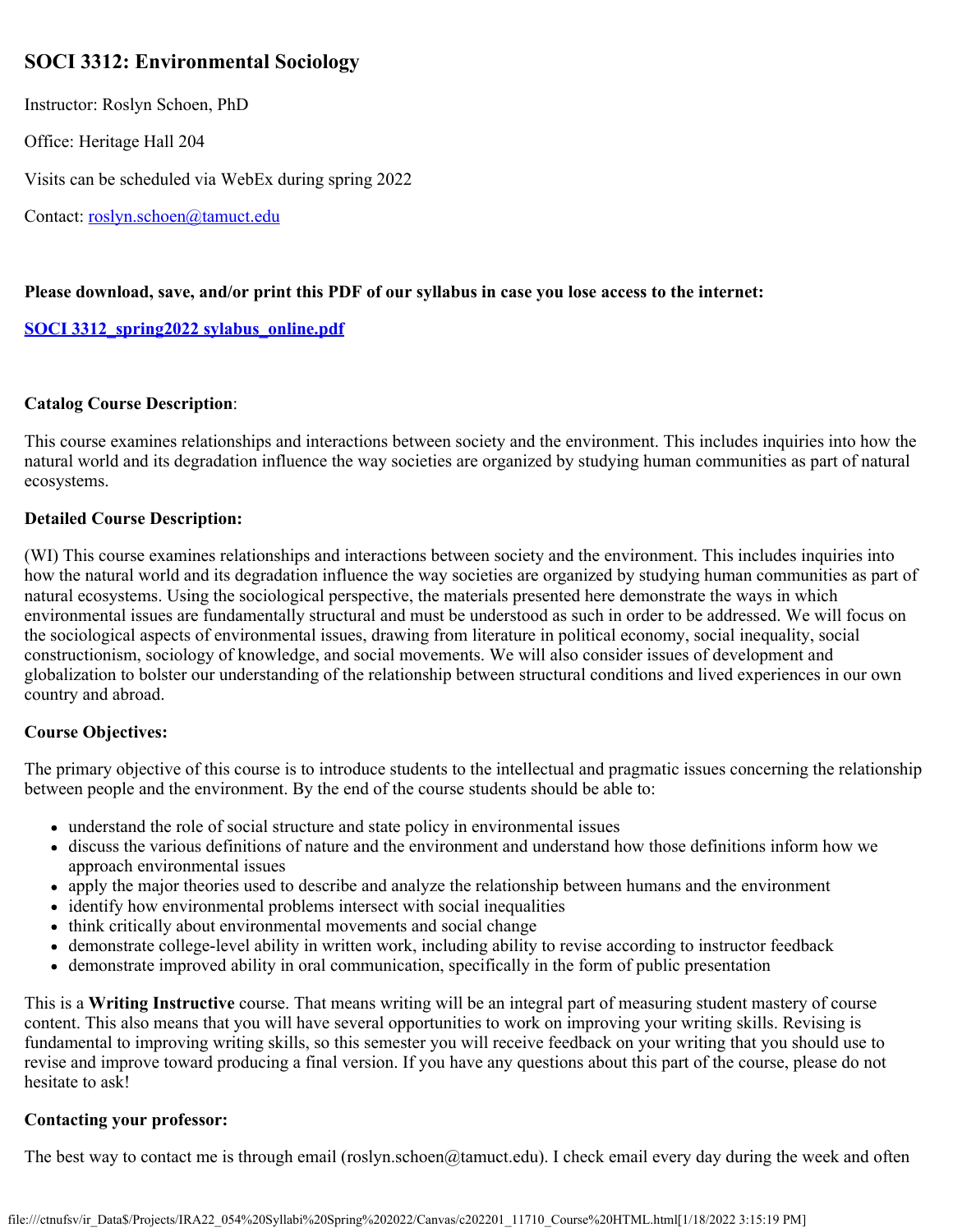on the weekends as well. I do not respond to email after 7 PM; if you email in the middle of the night, please look for my response the following day. I am on campus during my office hours should you need to talk to me in person.

The best way to refer to your professor in email or in person is as "Professor Schoen" or "Dr. Schoen," pronounced *SHANE*.

### **Emergency Warning System for Texas A&M University-Central Texas**

SAFEZONE. SafeZone provides a public safety application that gives you the ability to call for help with the push of a button. It also provides Texas A&M University-Central Texas the ability to communicate emergency information quickly via push notifications, email, and text messages. All students automatically receive email and text messages via their myCT accounts.

Downloading SafeZone allows access to push notifications and enables you to connect directly for help through the app.

You can download SafeZone from the app store and use your myCT credentials to log in. If you would like more information, you can visit the **SafeZone** website [www.safezoneapp.com].

To register SafeZone on your phone, please follow these 3 easy steps*:*

- 1. Download the SafeZone App from your phone store using the link below:
	- [iPhone/iPad:](https://apps.apple.com/app/safezone/id533054756) [https://apps.apple.com/app/safezone/id533054756]
	- [Android Phone / Tablet](https://play.google.com/store/apps/details?id=com.criticalarc.safezoneapp) [https://play.google.com/store/apps/details?id=com.criticalarc.safezoneapp]
- 2. Launch the app and enter your myCT email address (e.g.  $\{name\}(\mathscr{A})$  amuct.edu)
- 3. Complete your profile and accept the terms of service

#### **Required Textbook/Readings:**

- Leslie King and Deborah Auriffeille. 2020. *Environmental Sociology: From Analysis to Action,* 4th Rowan & Littlefield Publishing
- Mark Everard. 2020. *The Ecology of Everyday Things.* Taylor & Francis/CRC Press. ISBN: 9780367636319
- Other materials listed on the syllabus will be available through Blackboard or the course eReserves page.

### **Course requirements:**

Below is a description of the main activities for this course. More information beyond these descriptions is available on our course Canvas page.

- 1. **Reading assignments, films, and other materials:** Students are expected to complete the reading assignments before coming to class. Additional readings beyond the texts listed above will be available on the course E-Reserve page. These are listed in the course schedule as "Online" readings and are just as important as the readings from your book. Your professor will also provide you with links to news articles or video clips to consider throughout the semester.
- 2. **Discussions:** Students will participate on our course discussion board, with graded discussions taking place during 5 of the 16 weeks this semester. Your primary/initial postings will address my weekly discussion question(s) and should be made by midnight (11:59 PM CST) each Thursday. Once several initial posts have been made, you will move on by reading and responding to at least two of your peers' primary posts. Response posts commenting and reflecting upon the comments of your peers should be made by midnight (11:59 PM CST) each Sunday. Further details on discussion boards and our netiquette statement can be found on the Canvas page "instructions for discussion boards."
- 3. **Quizzes:** Students will take 5 quizzes at regular intervals throughout the course. Quizzes are worth 40 points each and will cover the readings and other material assigned since the last quiz. Quizzes will be given online using Canvas.
- 4. **Writing assignments:** Students will engage in a writing project that asks them to examine the various frames through which a single environmental issue is communicated to audiences. Students will select their own topic in environmental sociology and conduct an analysis of how the issue is communicated across the following five areas/spaces: published scientific articles from **climate scientists**, **sociological** literature in environmental sociology, **journalistic** reporting on climate science, **political** claims about environmental issues, and how science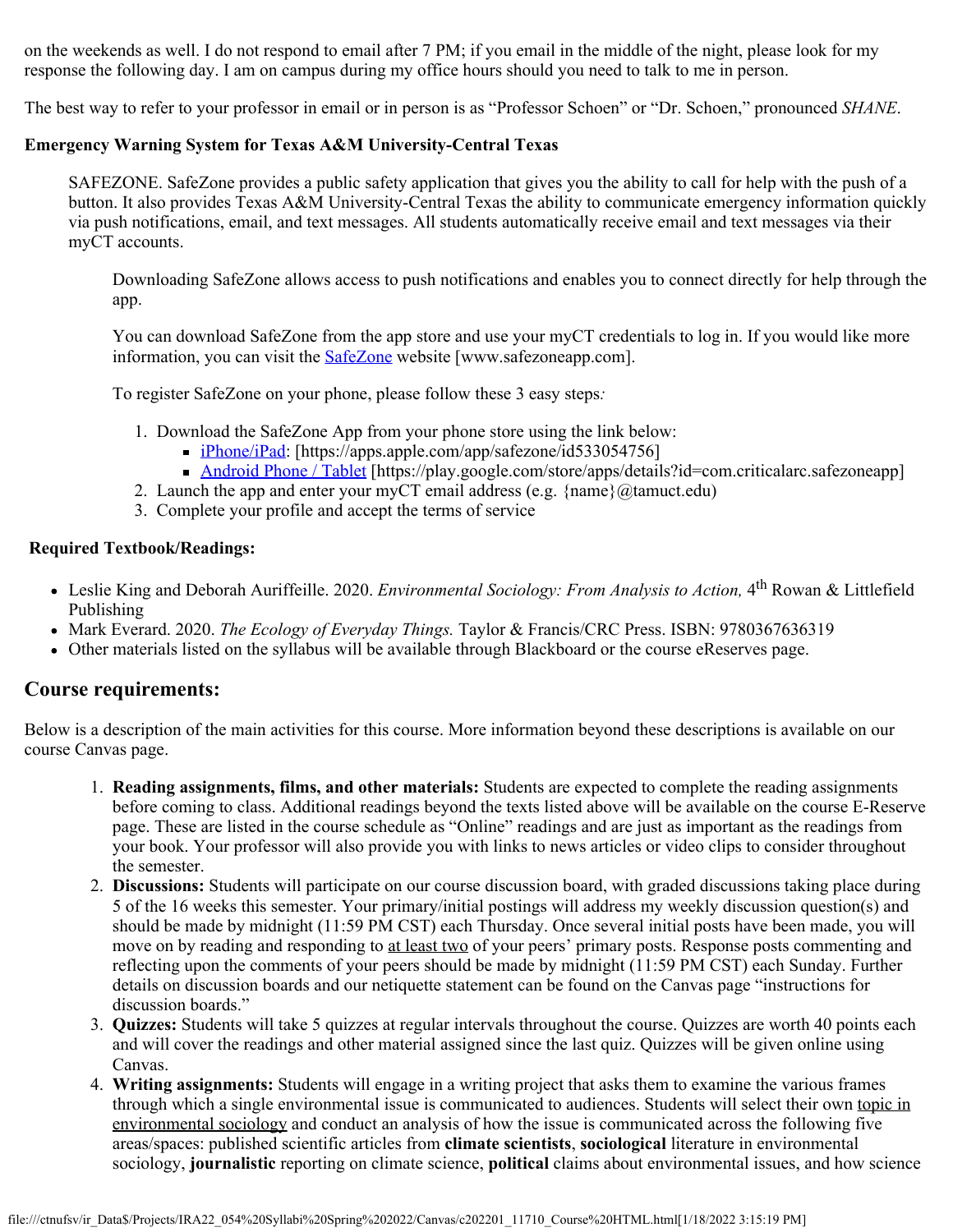and climate issues are discussed in everyday **conversation** including on social media. The point breakdown for these assignments is in the table below. Detailed instructions for the steps involved with these assignments will be available on Canvas.

| <b>Coursework</b>                                                        | <b>Points</b> |
|--------------------------------------------------------------------------|---------------|
| Discussions $(5 \omega 20 \text{ points})$                               | 100           |
| Quizzes $(5 \omega 40 \text{ pts})$                                      | 200           |
| Writing project                                                          |               |
| Genre activity 20 pts<br>Knowledge essay 20 pts<br>Topic selection 5 pts |               |
| Fake news reflection 15 pts                                              | 200           |
| Frame analysis 40 pts                                                    |               |
| Paper (including draft) 100 pts                                          |               |
| Total:                                                                   | 500           |

#### **Posting of Grades:**

- All student grades will be posted using the Canvas gradebook and students should monitor their grade status through this tool.
- Students should always refer to the syllabus for total points and points possible. The Canvas gradebook tool has been known to misinform students from time to time.
- Grades will usually be posted within 7-10 days of due dates. Some assignments, like our research paper, require more personalized instructor feedback. These assignments could take longer to grade and so you may need to be patient.

#### **Grades will be calculated as follows:**

| Points       | Percent      | Grade |
|--------------|--------------|-------|
| 450-500      | $90 - 100\%$ | A     |
| 400-449      | $80 - 89\%$  | В     |
| 350-399      | $70 - 79%$   | Ċ     |
| 300-349      | $60 - 69%$   | D     |
| 299 or below | $0 - 59%$    | F     |

# **COURSE SCHEDULE**

*Assigned chapters are from your book,* Environmental Sociology: From Analysis to Action*.*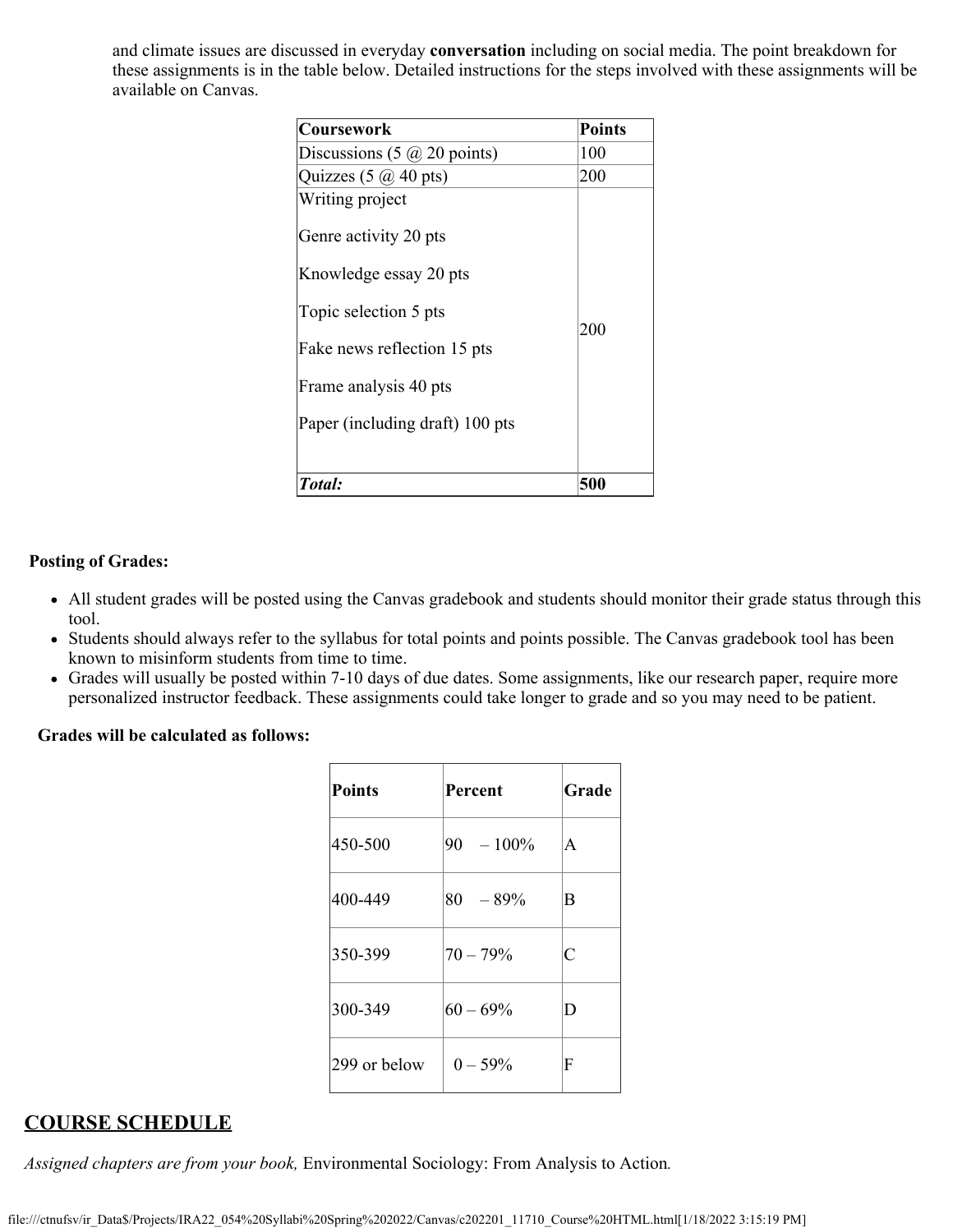## **Week 1.**

| Topic                                      | Read                                                                                        | Complete          |
|--------------------------------------------|---------------------------------------------------------------------------------------------|-------------------|
|                                            | Syllabus, course intro                                                                      |                   |
| Course orientation and                     |                                                                                             |                   |
| Introduction to<br>Environmental Sociology | Auriffeille & King's Introduction: "Environmental Problems Require<br>Social Solutions" p.1 | <b>Discussion</b> |
|                                            | Film - Dry Season: Living Dangerously                                                       |                   |

# **Week 2.**

| Topic           | Read                                                                                                                                                                  | Complete                            |
|-----------------|-----------------------------------------------------------------------------------------------------------------------------------------------------------------------|-------------------------------------|
| What is nature? | Angelo and Jerolmack, "Nature's Looking Glass"<br><b>Online:</b> Čapek, Stella M. "The Social Construction of Nature: Of<br>Computers, Butterflies, Dogs, and Trucks" | <b>Rhetorical genre</b><br>activity |

## **Week 3.**

| Topic              | Read                                                          | Complete   |
|--------------------|---------------------------------------------------------------|------------|
| Nature and Society | Chapter 1 "The Nature of Modern Society" in Everard           | Discussion |
|                    | <b>Online:</b> William Cronon's "The Trouble with Wilderness" |            |

# **Week 4.**

| Topic                                  | Read                                                                                                                                      | Complete                   |
|----------------------------------------|-------------------------------------------------------------------------------------------------------------------------------------------|----------------------------|
|                                        | <b>Online:</b> Barbosa, Luiz C. "Theories in Environmental Sociology" p.<br>25-46 Chapter from Twenty Lessons in Environmental Sociology. | $\overline{\text{Quiz}}$ 1 |
| Theories of Environmental<br>Sociology | 2. Foster's "Why Ecological Revolution?" p.35                                                                                             |                            |
|                                        | 4. Longo & Clausen, "The Tragedy of the Commodity: The<br>overexploitation of the Mediterranean Bluefin Tuna Fishery" p.63                |                            |

# **Week 5.**

| Topic                | Read                                                                                                                                                     | Complete                             |
|----------------------|----------------------------------------------------------------------------------------------------------------------------------------------------------|--------------------------------------|
| Knowledge production | <b>Online:</b> Bonds, Eric. 2011. "The Knowledge-Shaping Process: Elite<br>Mobilization and Environmental Policy." Critical Sociology.<br>WI focus week. | <b>Writing project topics</b><br>due |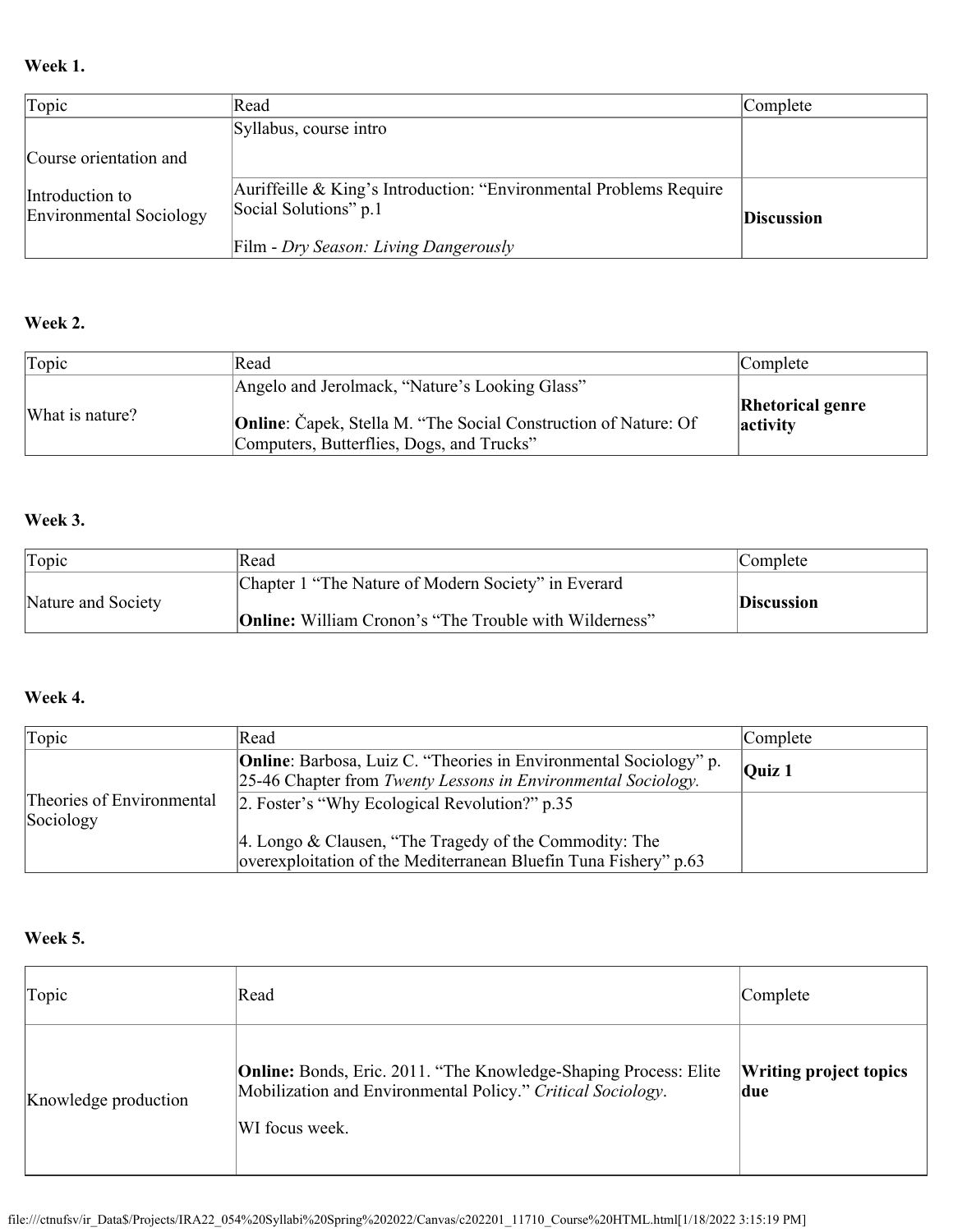### **Week 6.**

| Topic             | Read                                                                                                                                                | Complete                |
|-------------------|-----------------------------------------------------------------------------------------------------------------------------------------------------|-------------------------|
|                   | 5. Benjamin Vail, "Ecological Modernization at Work?<br>Environmental Policy Reform in Sweden at the Turn of the Century"<br> p.81                  |                         |
| Political Economy | 6. York et al. "A Tale of Contrasting Trends: Three Measures of the<br>Ecological Footprint in China, India, Japan, and the United States"<br> p.97 | <b>Discussion board</b> |
|                   | Chapter 2 "Reading the Tea Leaves" in Everard                                                                                                       |                         |

### **Week 7.**

| Topic                      | Read                                                                                                                                                                                                                                                                                            | Complete |
|----------------------------|-------------------------------------------------------------------------------------------------------------------------------------------------------------------------------------------------------------------------------------------------------------------------------------------------|----------|
| Environmental Inequalities | 7. Clark, Auerbach, and Zhang, "The DuBois Nexus" p.113<br>10. Bryson et al. "Turning Public Issues into Private Troubles: Lead<br>Contamination, Domestic Labor, and the Exploitation of Women"<br> p.159<br>Chapter 3 "My Trendy Tee Shirts" and Chapter 4 "Yesterday's<br>Papers" in Everard | Ouiz $2$ |

### **Week 8.**

| Topic                                  | Read                                                                                                                               | Complete                    |
|----------------------------------------|------------------------------------------------------------------------------------------------------------------------------------|-----------------------------|
| Framing environmental<br>conversations | Read Part V Media: 11 "Media Framing of Body Burdens" and 12<br>"Legitimating the Environmental Injustices of War" pgs. 171 to 204 | <b>Fake news reflection</b> |
|                                        | Watch film - Post Truth Times: We the Media                                                                                        |                             |

### **SPRING BREAK Mar 14-18** No class this week.

# **Week 9.**

| Topic                   | Read                                                                                                                                                                                                                                         | Complete                |
|-------------------------|----------------------------------------------------------------------------------------------------------------------------------------------------------------------------------------------------------------------------------------------|-------------------------|
| Environmental Disasters | 13. Ritchie et al. "The BP Disaster as an Exxon Valdez Rerun" p.207<br>14. Thomas Beamish, "Silent Spill: The Organization of an Industrial<br>$Crisis'$ p. 215<br>Chapter 5 "A Simple Bowl of Rice" and Chapter 6 "Bath Time" in<br>Everard | <b>Discussion board</b> |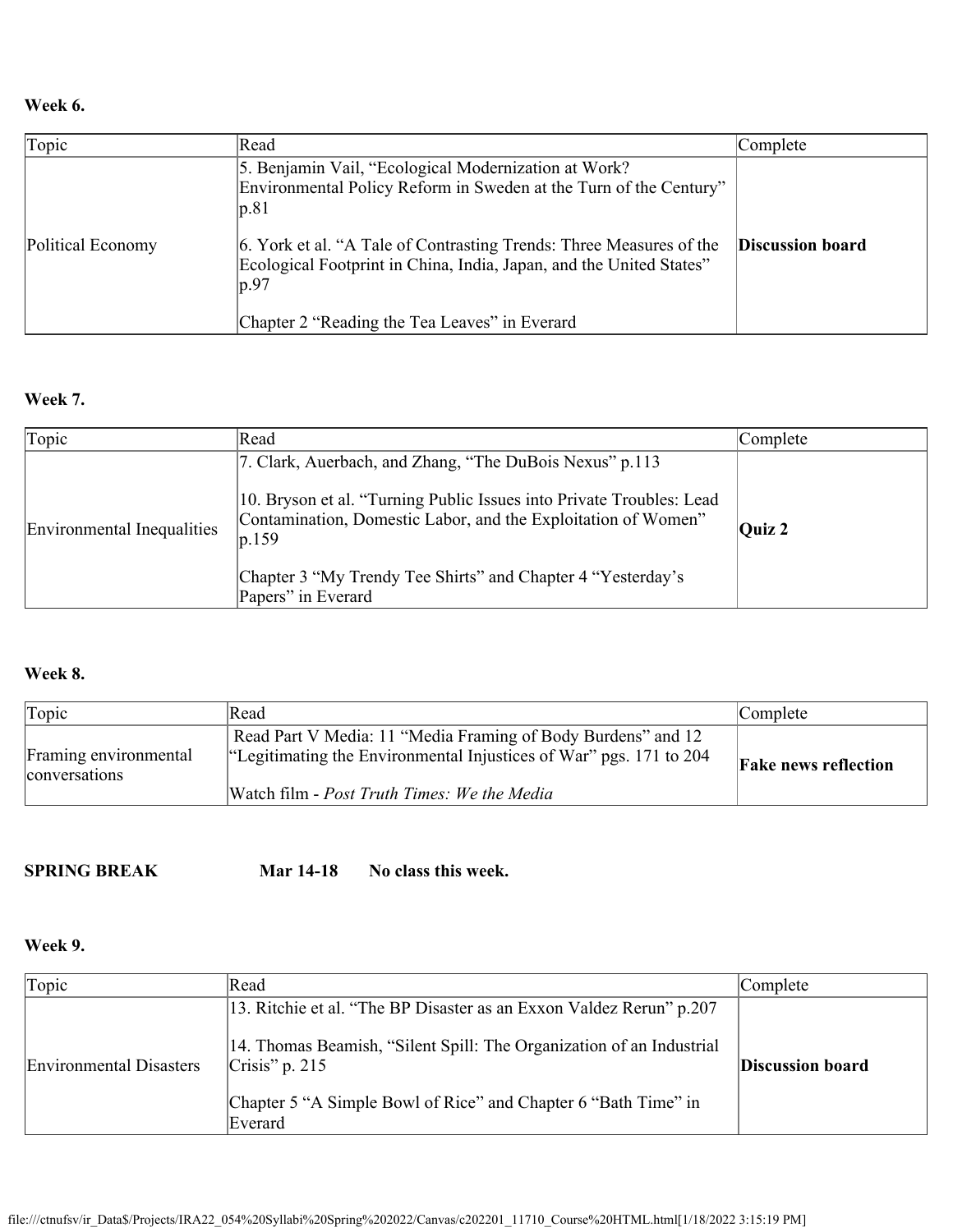### **Week 10.**

| Topic                                | Read                                                                                                                    | Complete                   |
|--------------------------------------|-------------------------------------------------------------------------------------------------------------------------|----------------------------|
|                                      | 3. Daniel Faber, "The Unfair Trade-off: Globalization and the Export<br>of Ecological Hazards." P.49                    |                            |
| Globalization and the<br>environment | eRes: Freund & Martin, "Driving South: The Globalization o f Auto<br>Consumption and its Social Organization of Space." | $\overline{\text{Quiz }3}$ |
|                                      | Chapter 7 "A Breath of Fresh Air" in Everard                                                                            |                            |

## **Week 11.**

| Topic                                                          | Read                                                                                                                                                                                                                                                                                      | Complete |
|----------------------------------------------------------------|-------------------------------------------------------------------------------------------------------------------------------------------------------------------------------------------------------------------------------------------------------------------------------------------|----------|
| The role of identity and<br>emotion in environmental<br>lssues | 16. K.M. Norgaard, "People Want to Protect Themselves a Little Bit"<br>$ p.239\rangle$<br><b>eRes:</b> Bell & York, "Community Economic Identity: The Coal Industry <b>Frame analysis</b><br>and Ideology Construction in West Virginia"<br>Chapter 8 "The Wood for the Trees" in Everard |          |

### **Week 12.**

| Topic       | Read                                                                                     | Complete         |
|-------------|------------------------------------------------------------------------------------------|------------------|
| <b>SW1m</b> | Things that sting, stink, and Chapters 9-13 in The Ecology of Everyday Things by Everard | Paper drafts due |

# **Week 13.**

| Topic                | Read                                                                                                                                       | Complete                   |
|----------------------|--------------------------------------------------------------------------------------------------------------------------------------------|----------------------------|
| Everyday eco-efforts | <b>eRes:</b> Juliet Schor "Cleaning the Closet: Toward a New Fashion Ethic"<br>Chapters 14-17 in The Ecology of Everyday Things by Everard | $\overline{\text{Quiz}}$ 4 |

# **Week 14.**

| Topic                                  | Read                                                                                                             | Complete         |
|----------------------------------------|------------------------------------------------------------------------------------------------------------------|------------------|
|                                        | eRes: Michael Maniates, "Individualization: Plant a Tree, Buy a<br>Bike, Save the World?"                        |                  |
| Social and Environmental<br>[Change I] | <b>Online:</b> "Mobilization in the Global South." Chapter 17 from<br>Twenty Lessons in Environmental Sociology. | Discussion board |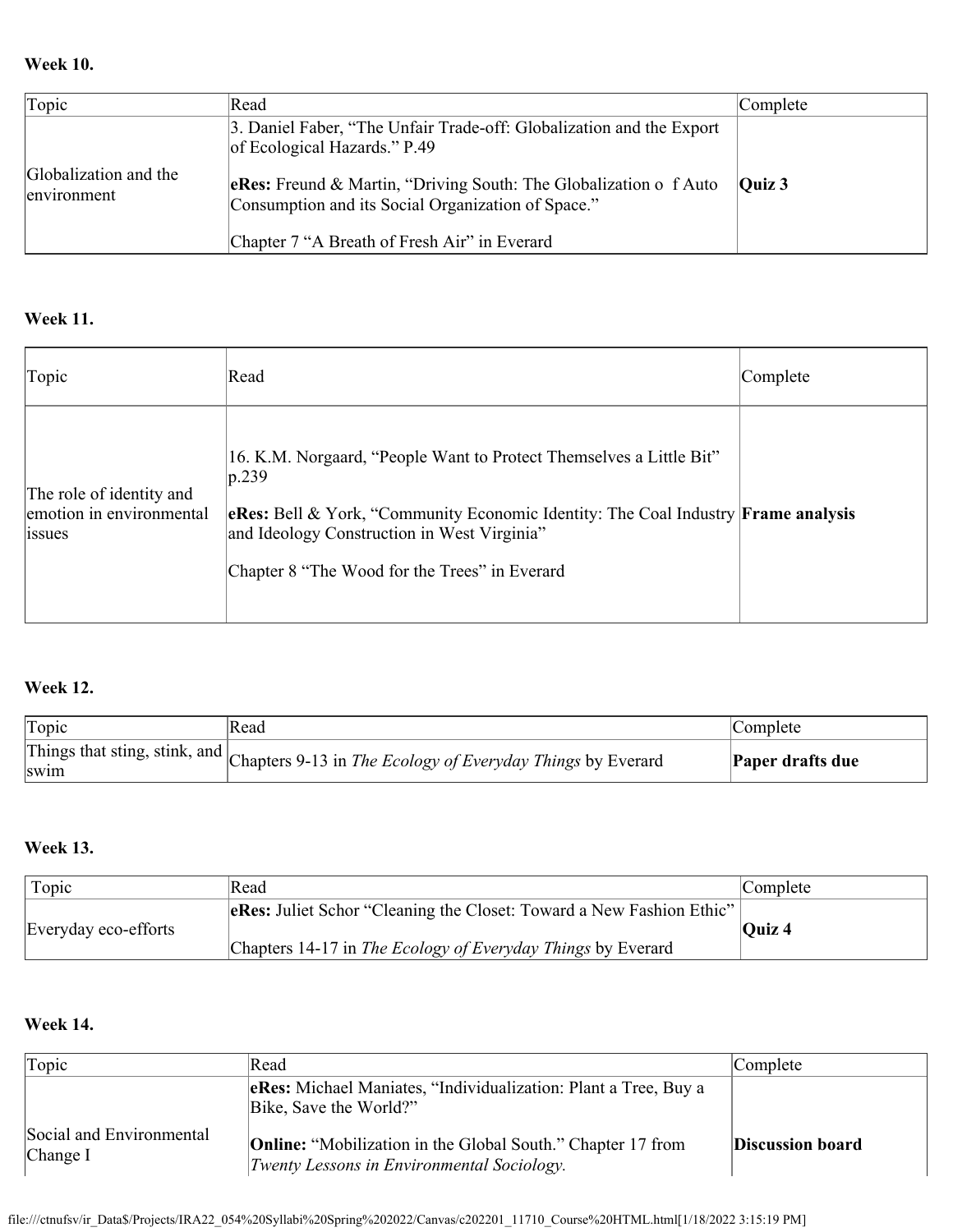### **Week 15.**

| Topic                                   | Read                                                                                                                   | <i>Complete</i>            |
|-----------------------------------------|------------------------------------------------------------------------------------------------------------------------|----------------------------|
| Social and Environmental<br>[Change II] | [18. David Pellow, "Politics by Other Greens" p.272<br>Chapters 20 and 21 in The Ecology of Everyday Things by Everard | $\overline{\text{Ouiz}}$ 5 |

### **Week 16.**

| Topic          | חו<br> Read                          | plete<br>∩mr                    |
|----------------|--------------------------------------|---------------------------------|
| Finals<br>week | NΩ<br>this week<br>, readings<br>tor | $T$ $\sim$ $\sim$ $\sim$<br>due |

### **Highlighted university dates and deadlines:**

| February $2, 2022$ | Deadline to drop 16-week Classes with No Record                      |
|--------------------|----------------------------------------------------------------------|
| April 8, 2022      | Deadline to Drop 16-Week Classes with a Quit $(Q)$ or Withdraw $(W)$ |
| March 14-18, 2022  | Spring Break (University Closed)                                     |
| May 14, 2022       | Spring Commencement Ceremony at 7 PM (tentative)                     |
| May 17, 2022       | Final grades submitted by this day                                   |

For all university dates, see: [TAMUCT Academic Calendar](https://www.tamuct.edu/registrar/academic-calendar.html)

### **Make-up and late policies**

This is an online hybrid course. You are responsible for managing your time to make sure you complete all assignments on time. In the event that a student experiences an illness, injury, or other emergency that causes them to miss a discussion board or quiz, the student has the right to an alternative assignment to make up missed points. The instructor will choose the alternative assignment. In this case, the student must provide official documentation that includes their name and the dates of the illness or emergency (e.g. doctor's note, police report).

A student may only make up an **exam** if there is illness, injury, or another *documented* excuse. If a student misses an exam due to illness, injury, something out of their control they must 1. Provide documentation (doctor's note, police report, etc), 2. Notify Dr. Schoen as soon as possible of intent to take a make-up exam, and 3. Prepare to take the make-up exam within 1 week of the excused absence. Students who miss an exam with no excused absence will receive a zero for that exam. If the student foresees that s/he will be unable to complete the course, then s/he should drop the course or accept the posted grade.

#### **Plagiarism policy**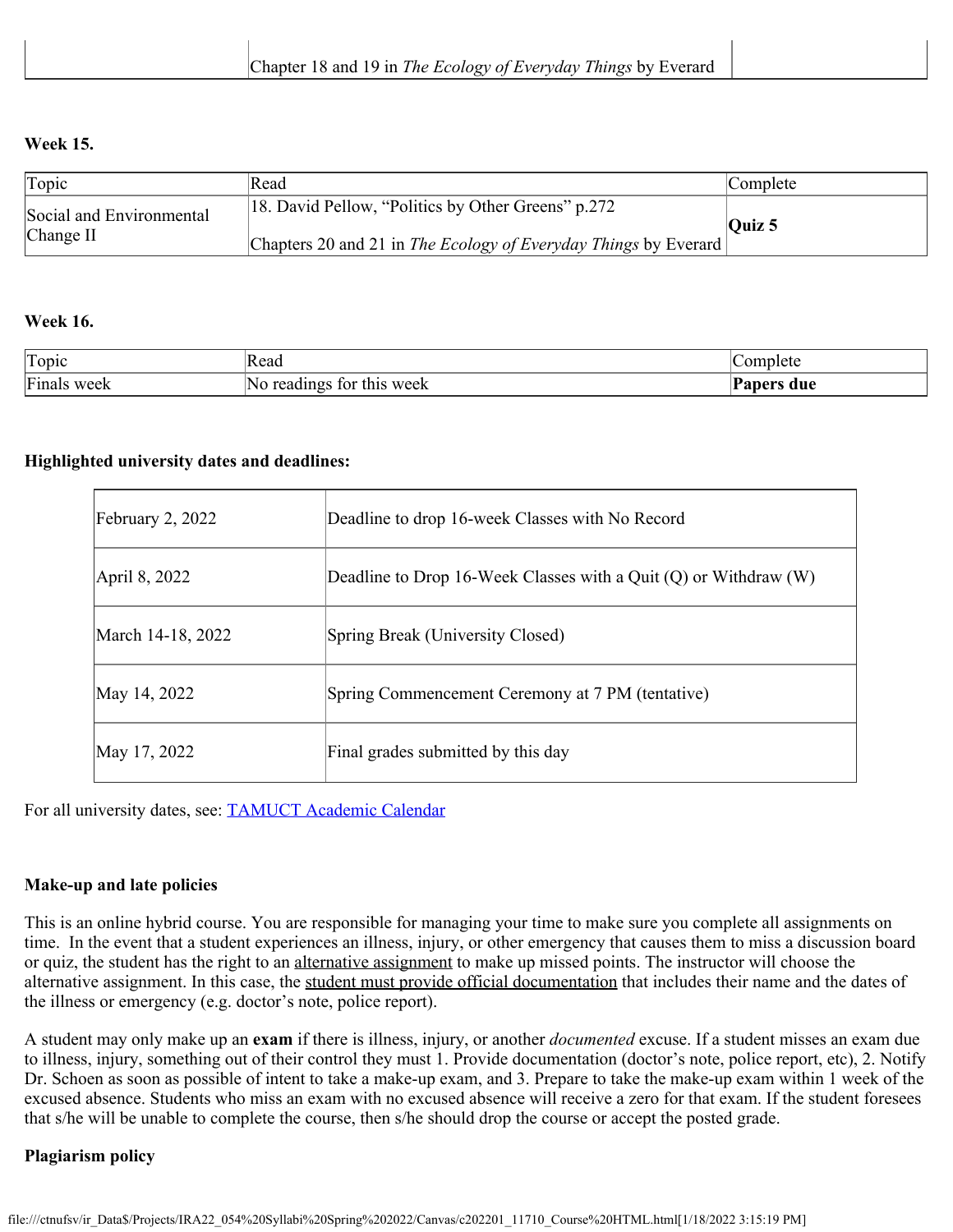Plagiarism on any assignment (discussion boards, quizzes, journals, etc) will not be tolerated. Students are responsible for understanding what constitutes plagiarism. If you are confused, please ask me.

If an assignment is found to be plagiarized, the student will receive a zero for that assignment and a referral to Student Affairs.

If the plagiarism is egregious, the student will receive an F for the course. See also: section below on Academic Integrity.

### **UNIVERSITY RESOURCES, PROCEDURES, AND GUIDELINES**

### **Drop Policy**

If you discover that you need to drop this class, you must complete the [Drop Request](https://dynamicforms.ngwebsolutions.com/casAuthentication.ashx?InstID=eaed95b9-f2be-45f3-a37d-46928168bc10&targetUrl=https%3A%2F%2Fdynamicforms.ngwebsolutions.com%2FSubmit%2FForm%2FStart%2F53b8369e-0502-4f36-be43-f02a4202f612) Dynamic Form through Warrior Web.

[https://dynamicforms.ngwebsolutions.com/casAuthentication.ashx?InstID=eaed95b9-f2be-45f3-a37d-46928168bc10&targetUrl=https%3A%2F%2Fdynamicforms.ngwebsolutions.com%2FSubmit%2FForm%2FStart%2F53b8369e-0502-4f36-be43-f02a4202f612].

Faculty cannot drop students; this is always the responsibility of the student. The Registrar's Office will provide a deadline on the Academic Calendar for which the form must be completed. Once you submit the completed form to the Registrar's Office, you must go into Warrior Web and confirm that you are no longer enrolled. If you still show as enrolled, FOLLOW-UP with the Registrar's Office immediately. You are to attend class until the procedure is complete to avoid penalty for absence. Should you miss the drop deadline or fail to follow the procedure, you will receive an F in the course, which may affect your financial aid and/or VA educational benefits.

#### **Academic Integrity**

Texas A&M University-Central Texas values the integrity of the academic enterprise and strives for the highest standards of academic conduct. A&M-Central Texas expects its students, faculty, and staff to support the adherence to high standards of personal and scholarly conduct to preserve the honor and integrity of the creative community. Any deviation by students from this expectation may result in a failing grade for the assignment and potentially a failing grade for the course. All academic misconduct concerns will be referred to the Office of Student Conduct. When in doubt on collaboration, citation, or any issue, please contact your instructor before taking a course of action.

For more [information regarding the Student Conduct process](https://nam04.safelinks.protection.outlook.com/?url=https%3A%2F%2Fwww.tamuct.edu%2Fstudent-affairs%2Fstudent-conduct.html&data=04%7C01%7Clisa.bunkowski%40tamuct.edu%7Ccfb6e486f24745f53e1a08d910055cb2%7C9eed4e3000f744849ff193ad8005acec%7C0%7C0%7C637558437485252160%7CUnknown%7CTWFpbGZsb3d8eyJWIjoiMC4wLjAwMDAiLCJQIjoiV2luMzIiLCJBTiI6Ik1haWwiLCJXVCI6Mn0%3D%7C1000&sdata=yjftDEVHvLX%2FhM%2FcFU0B99krV1RgEWR%2BJ%2BhvtoR6TYk%3D&reserved=0), [https://www.tamuct.edu/student-affairs/student-conduct.html].

If you know of potential honor violations by other students, you may [submit a report](https://nam04.safelinks.protection.outlook.com/?url=https%3A%2F%2Fcm.maxient.com%2Freportingform.php%3FTAMUCentralTexas%26layout_id%3D0&data=04%7C01%7Clisa.bunkowski%40tamuct.edu%7Ccfb6e486f24745f53e1a08d910055cb2%7C9eed4e3000f744849ff193ad8005acec%7C0%7C0%7C637558437485262157%7CUnknown%7CTWFpbGZsb3d8eyJWIjoiMC4wLjAwMDAiLCJQIjoiV2luMzIiLCJBTiI6Ik1haWwiLCJXVCI6Mn0%3D%7C1000&sdata=CXGkOa6uPDPX1IMZ87z3aZDq2n91xfHKu4MMS43Ejjk%3D&reserved=0), [https://cm.maxient.com/reportingform.php?TAMUCentralTexas&layout\_id=0].

#### **Academic Accommodations**

At Texas A&M University-Central Texas, we value an inclusive learning environment where every student has an equal chance to succeed and has the right to a barrier-free education. The Warrior Center for Student Success, Equity and Inclusion is responsible for ensuring that students with a disability receive equal access to the university's programs, services and activities. If you believe you have a disability requiring reasonable accommodations, please contact the Office of Access and Inclusion, WH-212; or call (254) 501-5836. Any information you provide is private and confidential and will be treated as such.

For more information, please visit our **Access & Inclusion** Canvas page (log-in required) [https://tamuct.instructure.com/courses/717]

#### **Important information for Pregnant and/or Parenting Students**

Texas A&M University-Central Texas supports students who are pregnant and/or parenting. In accordance with requirements of Title IX and related guidance from US Department of Education's Office of Civil Rights, the Dean of Student Affairs' Office can assist students who are pregnant and/or parenting in seeking accommodations related to pregnancy and/or parenting. Students should seek out assistance as early in the pregnancy as possible. For more information, please visit [Student Affairs](https://www.tamuct.edu/student-affairs/pregnant-and-parenting-students.html) [https://www.tamuct.edu/student-affairs/pregnant-and-parenting-students.html]. Students may also contact the institution's Title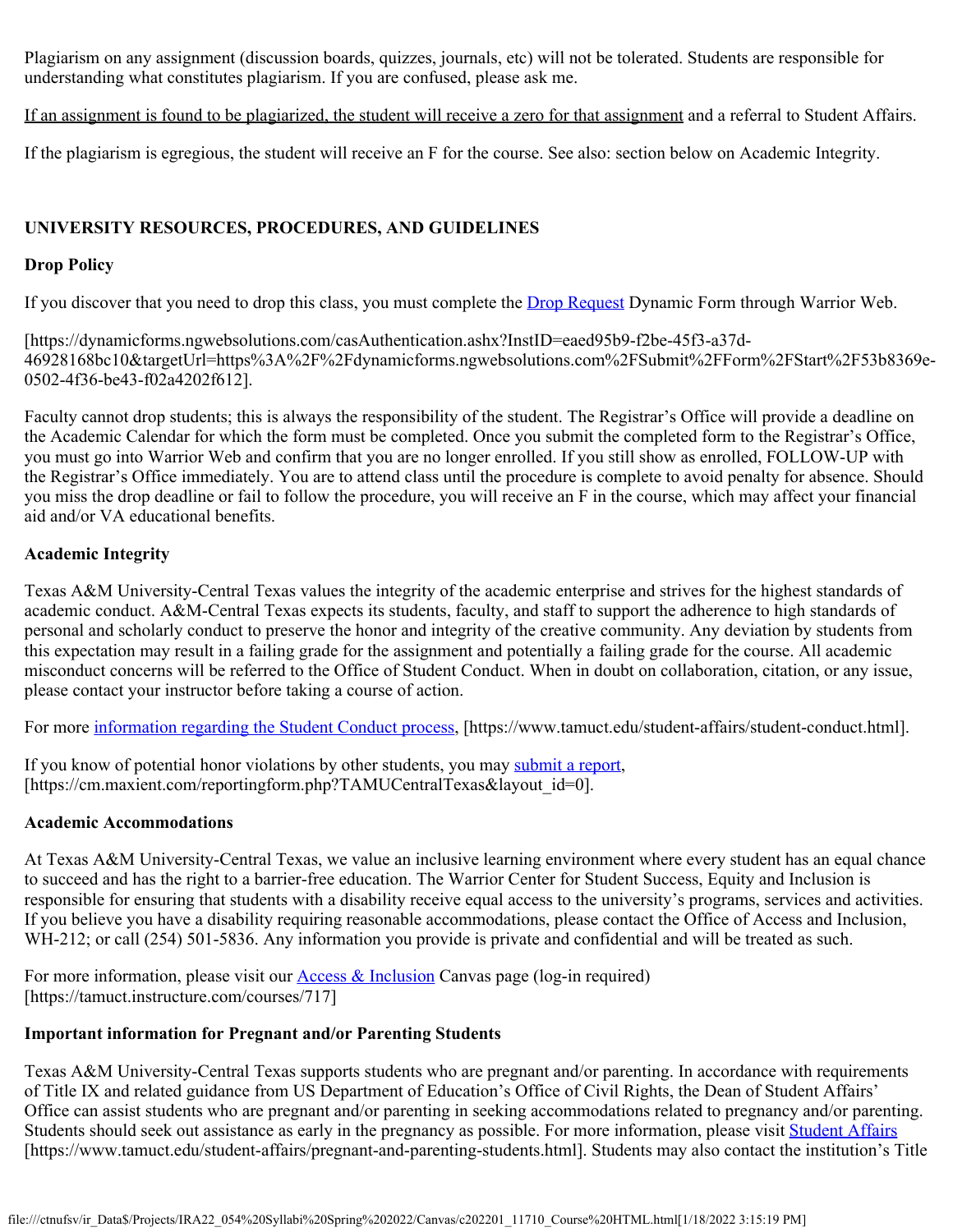IX Coordinator. If you would like to read more about these [requirements and guidelines](http://www2.ed.gov/about/offices/list/ocr/docs/pregnancy.pdf) online, please visit the website [http://www2.ed.gov/about/offices/list/ocr/docs/pregnancy.pdf].

Title IX of the Education Amendments Act of 1972 prohibits discrimination on the basis of sex and gender–including pregnancy, parenting, and all related conditions. A&M-Central Texas is able to provide flexible and individualized reasonable accommodation to pregnant and parenting students. All pregnant and parenting students should contact the Associate Dean in the Division of Student Affairs at (254) 501-5909 to seek out assistance. Students may also contact the University's Title IX Coordinator.

### **Tutoring**

Tutoring is available to all A&M-Central Texas students, both virtually and in-person. Student success coaching is available online upon request.

If you have a question, are interested in becoming a tutor, or in need of success coaching contact the Warrior Center for Student Success, Equity and Inclusion at (254) 501-5836, visit the Warrior Center at 212 Warrior Hall, or by emailing [WarriorCenter@tamuct.edu](mailto:WarriorCenter@tamuct.edu).

To schedule tutoring sessions and view tutor availability, please visit **[Tutor Matching](https://tutormatchingservice.com/TAMUCT)** [Services](https://tutormatchingservice.com/TAMUCT) [https://tutormatchingservice.com/TAMUCT] or visit the Tutoring Center in 111 Warrior Hall.

Chat live with a remote tutor 24/7 for almost any subject from on your computer! Tutor.com is an online tutoring platform that enables A&M-Central Texas students to log in and receive online tutoring support at no additional cost. This tool provides tutoring in over 40 subject areas except writing support. Access Tutor.com through Canvas.

### **University Writing Center**

University Writing Center: Located in Warrior Hall 416, the University Writing Center (UWC) at Texas A&M University– Central Texas (A&M–Central Texas) is a free service open to all A&M–Central Texas students. For the Spring 2022 semester, the hours of operation are from 10:00 a.m.-5:00 p.m. Monday thru Thursday in Warrior Hall 416 (with online tutoring available every hour as well) with satellite hours available online only Monday thru Thursday from 6:00-9:00 p.m. and Saturday 12:00- 3:00 p.m.

Tutors are prepared to help writers of all levels and abilities at any stage of the writing process. While tutors will not write, edit, or grade papers, they will assist students in developing more effective composing practices. By providing a practice audience for students' ideas and writing, our tutors highlight the ways in which they read and interpret students' texts, offering guidance and support throughout the various stages of the writing process. In addition, students may work independently in the UWC by checking out a laptop that runs the Microsoft Office suite and connects to WIFI, or by consulting our resources on writing, including all of the relevant style guides. Whether you need help brainstorming ideas, organizing an essay, proofreading, understanding proper citation practices, or just want a quiet place to work, the UWC is here to help!

Students may arrange a one-to-one session with a trained and experienced writing tutor by making an appointment via [WCOnline](https://tamuct.mywconline.com/) [https://tamuct.mywconline.com/]. In addition, you can email Dr. Bruce Bowles Jr. at bruce.bowles@tamuct.edu if you have any questions about the UWC, need any assistance with scheduling, or would like to schedule a recurring appointment with your favorite tutor by making an appointment via [WCOnline](https://tamuct.mywconline.com/) [https://tamuct.mywconline.com/]. In addition, you can email Dr. Bruce Bowles Jr. at bruce.bowles@tamuct.edu if you have any questions about the UWC, need any assistance with scheduling, or would like to schedule a recurring appointment with your favorite tutor.

#### **University Library**

The University Library provides many services in support of research across campus and at a distance. We offer over 200 electronic databases containing approximately 400,000 eBooks and 82,000 journals, in addition to the 96,000 items in our print collection, which can be mailed to students who live more than 50 miles from campus. Research guides for each subject taught at A&M-Central Texas are available through our website to help students navigate these resources. On campus, the library offers technology including cameras, laptops, microphones, webcams, and digital sound recorders.

Research assistance from a librarian is also available 24 hours a day through our online chat service, and at the reference desk when the library is open. Research sessions can be scheduled for more comprehensive assistance, and may take place virtually